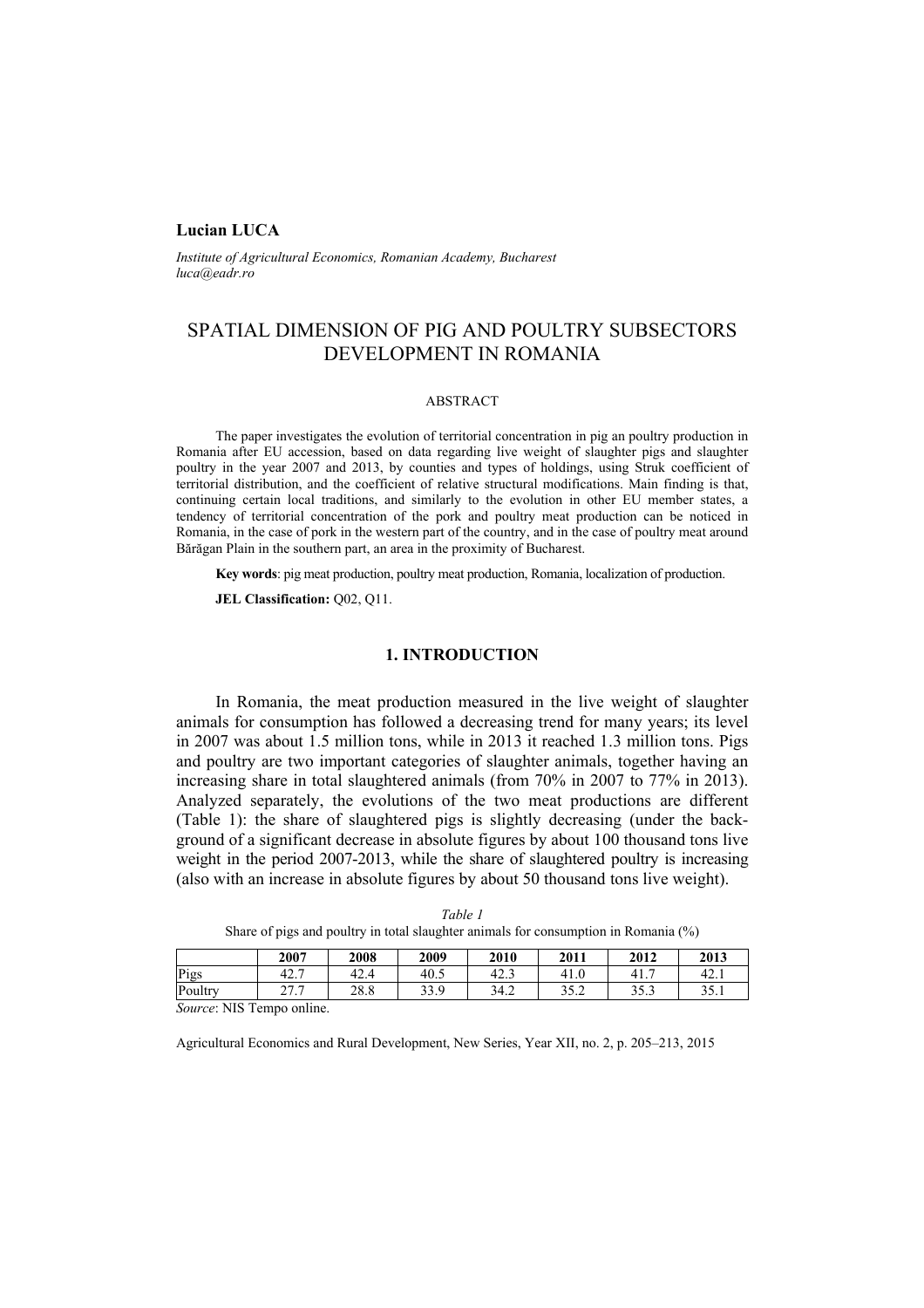| 206 | Lucian Luca |  |
|-----|-------------|--|
|     |             |  |

The post-accession evolution of pork and poultry meat reveals a diminution of the contribution of individual agricultural holdings to the supply of slaughter animals for consumption (Table 2).

*Table 2*  Contribution of individual holdings to the supply of slaughter pigs and poultry for consumption in Romania (%)

|                         | 2007 | 2008 | 2009 | 2010 | 2011 | 2012 | 2013 |
|-------------------------|------|------|------|------|------|------|------|
| Pigs                    | 72.6 | 68.6 | 60.9 | 56.3 | 48.7 | 52.0 | 51.3 |
| Poultry                 | 31.6 | 36.4 | 32.0 | 31.0 | 24.6 | 24.8 | 25.9 |
| Course MIC Tompo opting |      |      |      |      |      |      |      |

*Source*: NIS Tempo online.

The diminution of individual holding importance in the activity of pig and poultry farming can be noticed both in absolute terms, by the diminution of the number of animals on this category of holdings in the period 2007-2013 (in the case of pigs from 5.2 million heads in late 2007 to 3.5 million in 2013, while in the case of poultry from 59 million heads to 53 million, in the same period), and in relative terms (Table 3).

*Table 3* Share of pig and poultry numbers from the individual holdings in the total number of pigs and poultry in Romania (%)

|         | 2007 | 2008 | 2009          | 2010 | 2011 | 2012 | 2013 |
|---------|------|------|---------------|------|------|------|------|
| Pigs    | 79.9 | 78.0 | 73.6          | 67.8 | 70.2 | 68.5 | 67.5 |
| Poultry | 72.0 | 74.6 | 71<br>$\cdot$ | 66.6 | 67.3 | 67.  | 67.7 |

*Source:* NIS Tempo online.

However, the individual agricultural holdings continue to have more than half of the pig and poultry numbers at the end of the year.

# **2. MATERIAL AND METHOD**

The analysis was based on data regarding live weight of slaughter pigs and slaughter poultry in the year 2007 and 2013, by counties and types of holdings, and the comparison between the share of the two types of holdings at national and county level, for the identification of counties with a higher concentration of pork or poultry production.

The analysis of the live weight evolution of slaughter pig and poultry for consumption in Romania, in the period 2007-2013, by counties, was completed with an instrument of territorial distribution, Struk coefficient, in order to reveals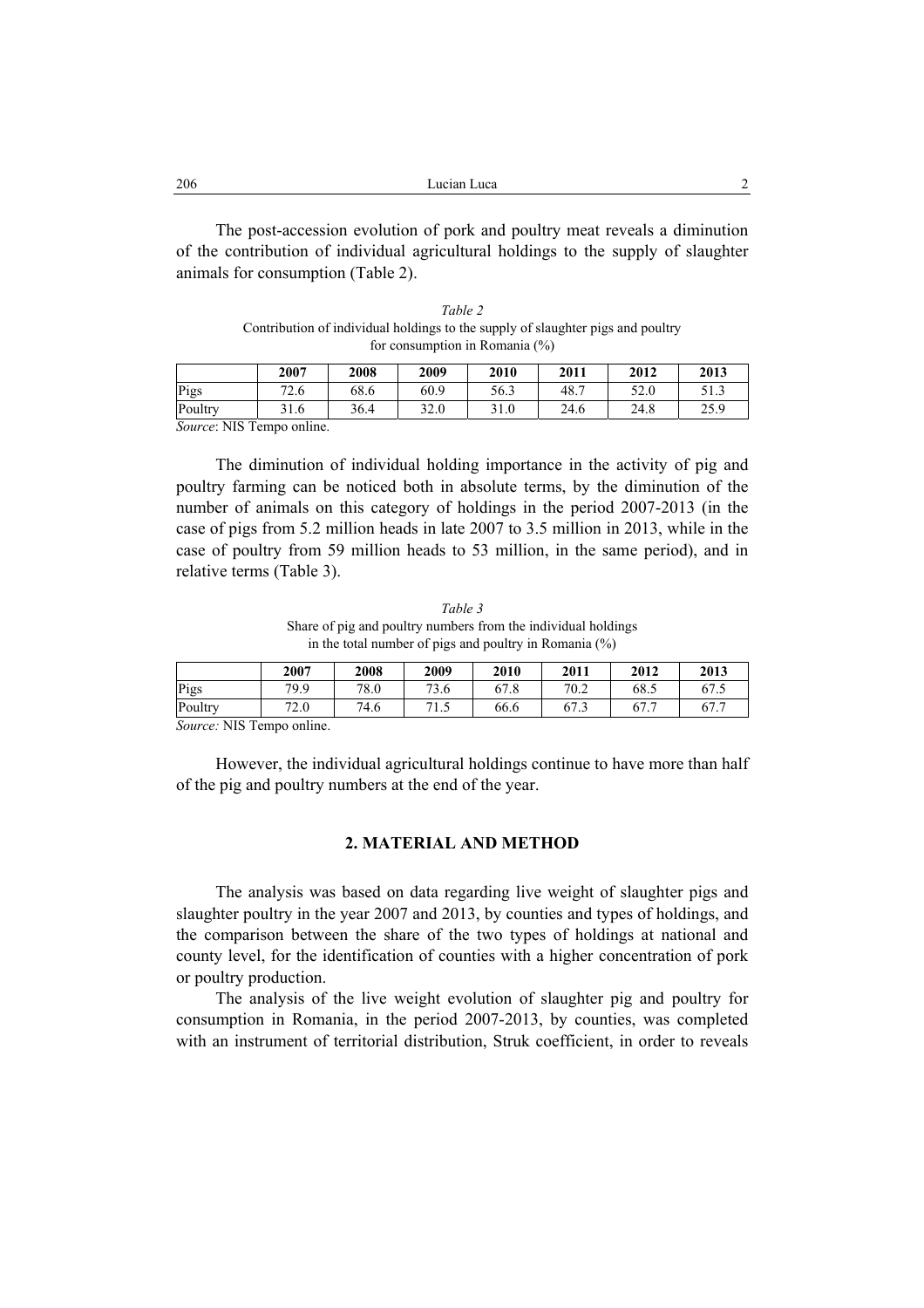the concentration of production after the moment of accession, and an coefficient of relative structural modifications for the period 2007-2013 that can reveal modifications that were produced in certain counties.

#### **3. RESULTS AND DISCUSSIONS**

# 3.1. CHANGES IN LOCALIZATION OF PORK PRODUCTION IN ROMANIA AFTER THE ACCESSION TO THE EU

The live weight of slaughter pigs in the year 2007, by counties and types of holdings, is represented in Figure 1 from Annex. The share of the two types of holdings at national level reveals the higher share of production from individual holdings, with 72.6% of total production, compared to only 27.4% from the commercial holdings. The counties with a higher concentration of pork production were Timiş, Brăila and Călăraşi.

In the year 2013 the situation changed, by the increase of the share of commercial holdings and a higher concentration of pork production in the western part of the country, the production being measured by the live weight of slaughter pigs (Figure 2 from Annex). The share of the production of the two types of holdings at national level was still favourable to the individual holdings, with 51.3% compared to 48.7% of production on the commercial farms. The counties with a higher concentration of pork production were Timiş, Arad and Brăila (in decreasing order).

The analysis of the live weight evolution of slaughter pigs for consumption in Romania, in the period 2007-2013, across counties, by the Struk (territorial distribution) coefficient of pork production confirms the concentration tendency at national level, the value of the Struk coefficient in 2007 being 0.1057, while its value in 2013 was 0.1764. The coefficient of relative structural modifications of pork production for the period 2007-2013 was 0.4317.

In the period 2007-2013, 9 counties had a positive dynamics. The counties with the highest increase of pork production were the following: Timiş (Figure 1), Arad, Vrancea and Brăila. The increase of the live weight of slaughter pigs was mainly noticed on the commercial farms.

In the period 2007-2013, 33 counties had a negative dynamics. The counties where pork production had a most significant decrease were the following: Gorj (Figure 2), Ilfov, Neamt and Clui. Both the commercial farms and the individual holdings contributed to the decrease of live weight for slaughtering, yet differently across counties.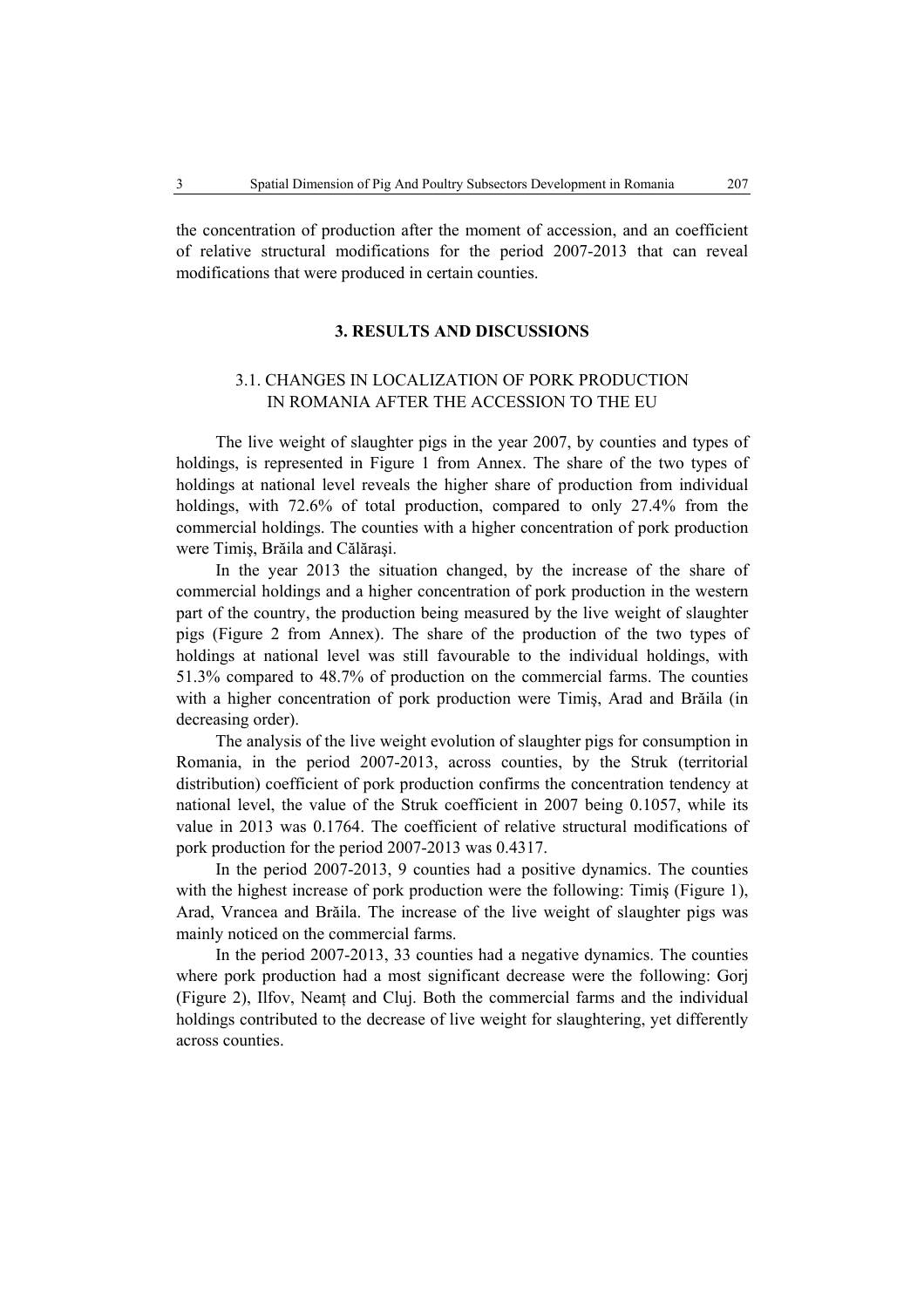

Figure 1. Evolution of the live weight of slaughter pigs for consumption in the county Timiş, by type of holding, in the period 2007-2013.



*Source*: processing of NIS Tempo online data.

Figure 2. Evolution of the live weight of slaughter pigs for consumption in Gorj county, by type of holding, in the period 2007-2013.

# 3.2. CHANGES IN LOCALIZATION OF POULTRY MEAT PRODUCTION IN ROMANIA, AFTER THE ACCESSION TO THE EU

The live weight of poultry for consumption in the year 2007, by counties and types of holdings (Figure 3 from Annex) reveals the share twice as high of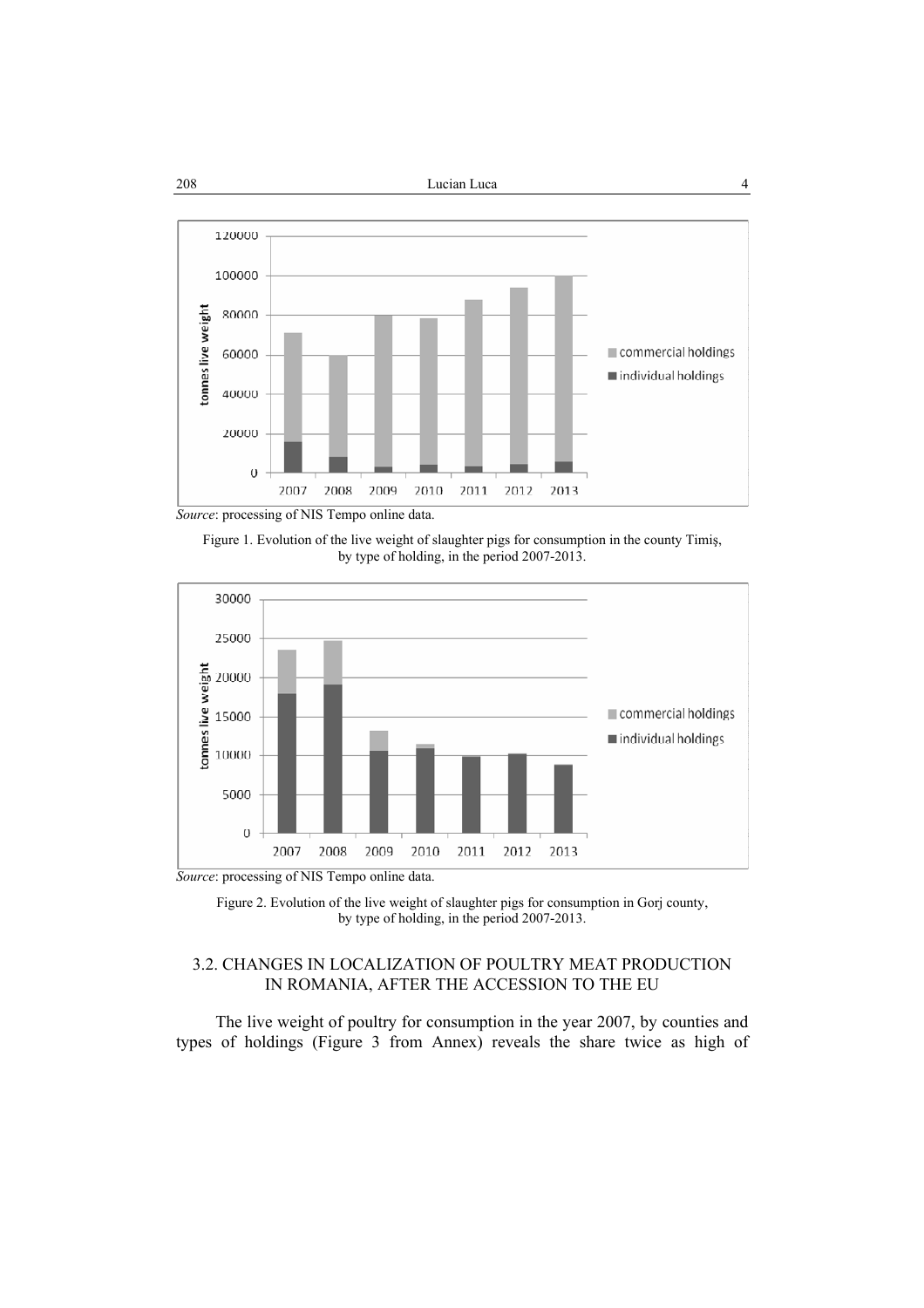production from commercial farms, compared to the individual holdings (individual holdings: 31.6%; commercial farms: 68.4%). The counties with higher concentration of poultry meat production were Călăraşi, Vaslui and Alba.

The live weight of slaughter poultry in the year 2013 (Figure 4 from Annex) reveals even a higher concentration of production on the commercial farms, i.e. almost three quarters of production (25.9% on the individual holdings, 74.1% on the commercial farms). In the territory, the counties with a higher concentration of poultry meat production were Călărași, Dâmbovița and Buzău.

The analysis of the live weight evolution of slaughter poultry for consumption in Romania, in the period 2007-2013, by counties, based on Struk (territorial distribution) coefficient of poultry meat production reveals a slow concentration after the moment of accession, from 0.1549 in 2007 to 0.1694 in 2013. The coefficient of relative structural modifications of poultry meat production for the period 2007-2013 is 0.6647, higher than in the case of pork production, revealing certain important modifications that were produced in certain counties.

In the period 2007-2013, a positive dynamics of production was noticed in 17 counties. The counties with the highest increase of poultry meat production were Dâmbovița (Figure 3), Prahova, Buzău and Vâlcea. The increase of the live weight of slaughter poultry resulted from the production increase on the commercial farms.







In the period 2007-2013, a negative dynamics of production was noticed in 25 counties. The counties with the greatest decrease of poultry meat production were: Vaslui (Figure 4), Giurgiu, Gorj and Alba. The negative trend was the result of the decrease of the live weight of slaughter poultry on the commercial farms.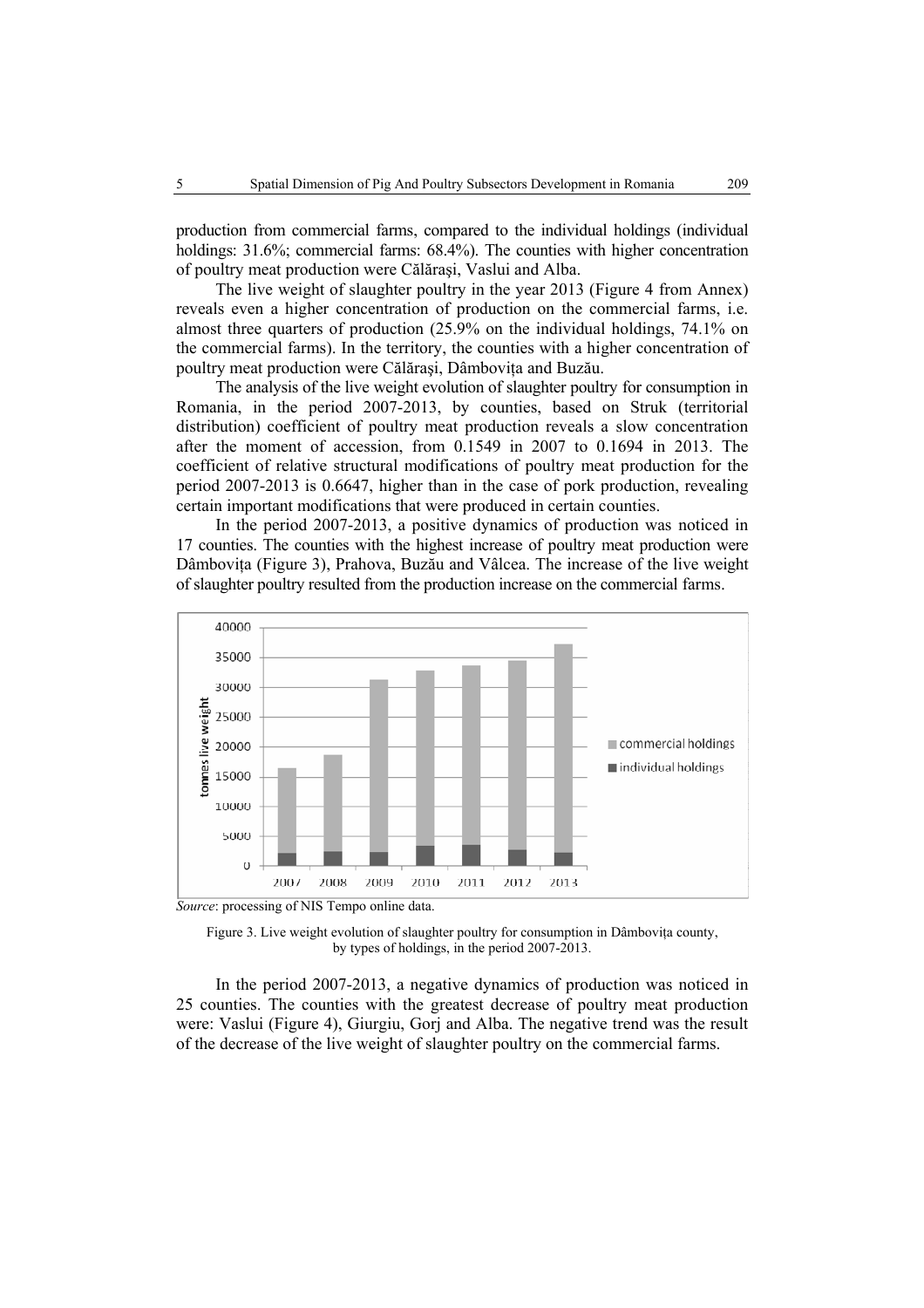

Figure 4. Live weight evolution of slaughter poultry for consumption in the county Vaslui, by types of holdings, in the period 2007-2013.

#### **4. CONCLUSIONS**

Continuing certain local traditions, and similarly to the evolution in other EU member states, a tendency of territorial concentration of the pork and poultry meat production can be noticed in Romania.

In the case of pork, there is a concentration tendency of production in the western part of the country (Timiş, Arad, Bihor); at the same time, a few production centers with tradition are maintained outside this area, in Brăila, Braşov, Călăraşi and Neamţ.

In the case of poultry meat, production tends to be concentrated around Bărăgan Plain (counties Călăraşi, Dâmboviţa, Buzău, Prahova and Ialomiţa); at the same time, there is an area in the proximity of the capital city Bucharest, without excluding certain production centers outside this area: Bacău, Braşov, Alba, Satu Mare, and Iaşi.

#### **5. ACKNOWLEDGEMENT**

This paper has been financially supported within the project entitled "Horizon 2020 Doctoral and Postdoctoral Studies: Promoting the National Interest through Excellence, Competitiveness and Responsibility in the Field of Romanian Fundamental and Applied Scientific Research", contract number POSDRU/159/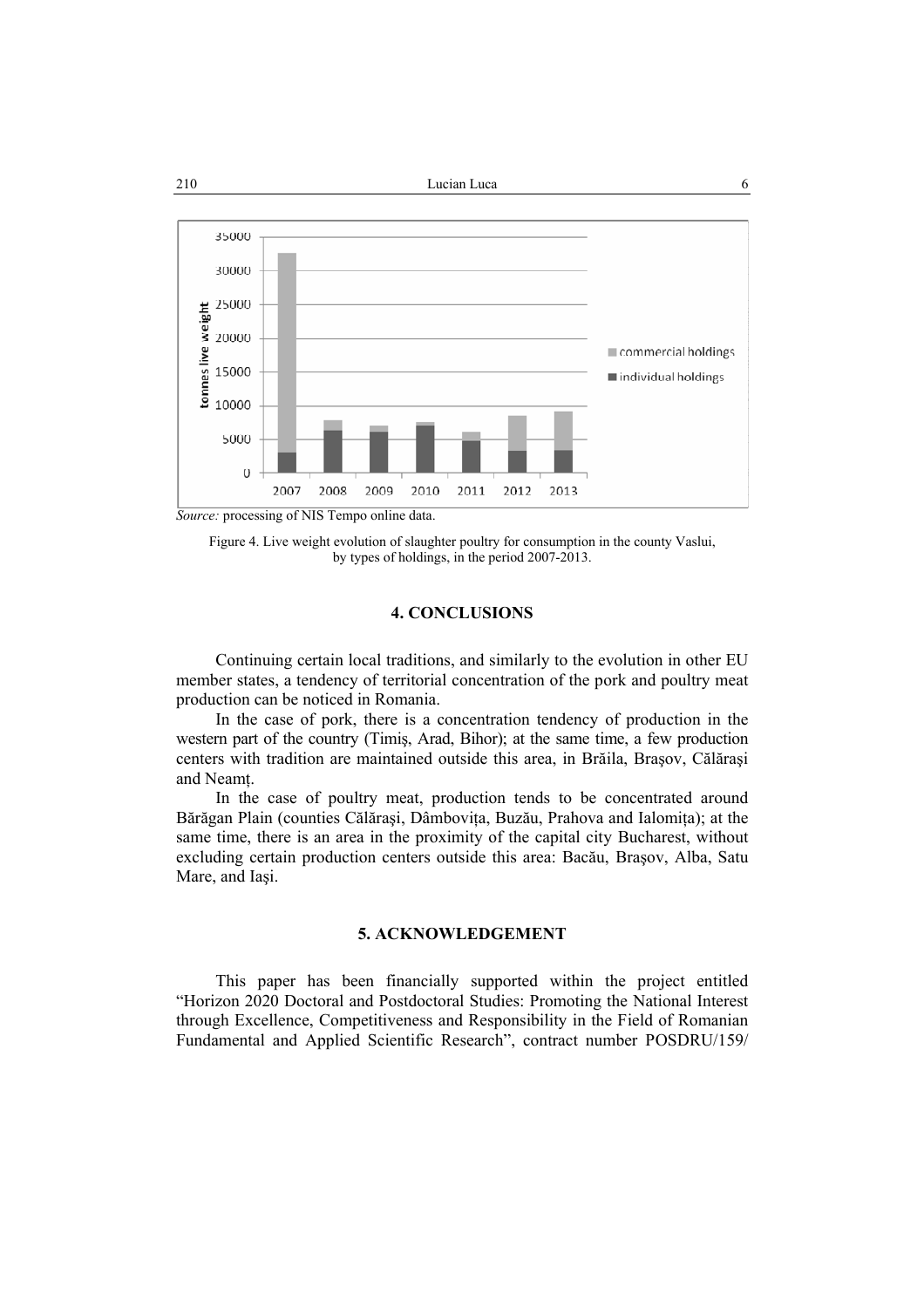1.5/S/140106. This project is co-financed by European Social Fund through Sectoral Operational Programme for Human Resources Development 2007-2013. Investing in people!

#### **REFERENCES**

- 1. Alexandri, C. 2001. *Securitate şi echilibru alimentar în România*, Editura Geea, Bucureşti.
- 2. Csaki, C., Kray H., 2005. *Sectorul agroalimentar din România într-o perspectivă europeană*, ECSSD, Studiul nr. 39, Banca Mondială, Bucureşti.
- 3. Goschin, Z., 2015. *Obiectiv transversal POS DRU urmărit prin proiectul Orizont 2020: Abordare transnaţională şi interregională*, prezentare IEN, Bucureşti.
- 4. Luca, L., Cionga, C., Giurca, D., 2012. *Consolidarea exploataţiilor agricole*, Editura Economică, Bucureşti.
- 5. MADR, 2014. *Strategia pentru dezvoltarea sectorului agroalimentar pe termen mediu şi lung, 2020-2030* (draft iunie 2014), Bucureşti.
- 6. Zahiu, L., Toma, L., Dachin, A., Alexandri, C. (coord.), 2010. *Agricultura în economia României, între aşteptări şi realităţi*, Editura Ceres, Bucureşti.
- 7. Zaman, G., Georgescu, G. (coord.), 2015. *Dezvoltarea economică endogenă la nivel regional. Cazul României*, Editura Expert, Bucureşti.
- 8. Steriu, V., Otiman, P.I. (coordonatori), 2013). *Cadrul naţional strategic pentru dezvoltarea durabilă a sectorului agroalimentar şi a spaţiului rural în perioada 2014-2020-2030*, Editura Academiei Române, Bucureşti.





 *Source:* diagram map based on NIS Tempo online data.

Figure 1. Live weight of slaughter pigs in Romania in the year 2007, by counties and types of holdings.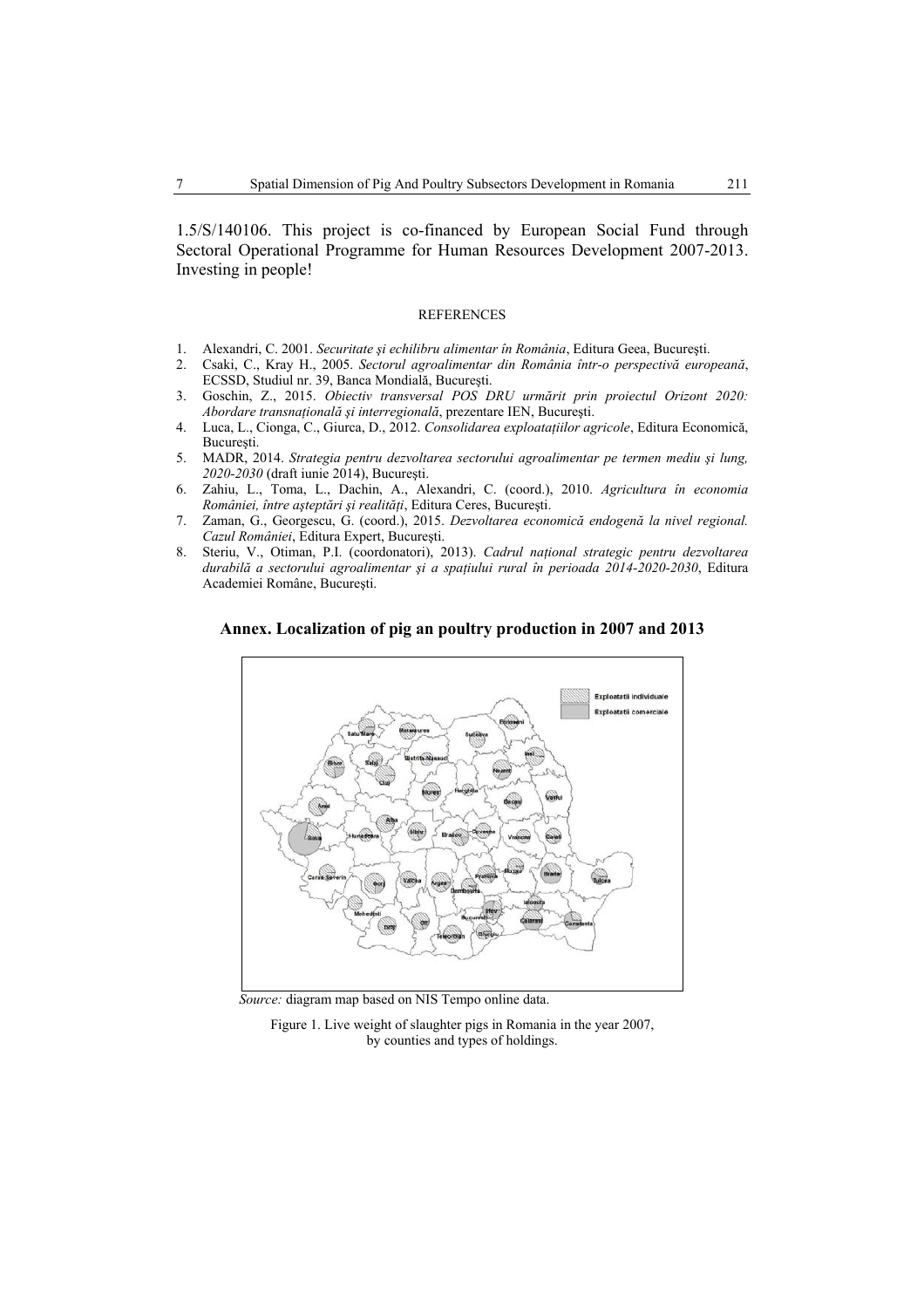

 *Source*: diagram map based on NIS Tempo online data.

Figure 2. Live weight of slaughter pigs in Romania in the year 2013, by counties and types of holdings.



 *Source*: diagram map based on NIS Tempo online data.

Figure 3. Live weight of slaughter poultry in Romania in the year 2007, by counties and types of holdings.